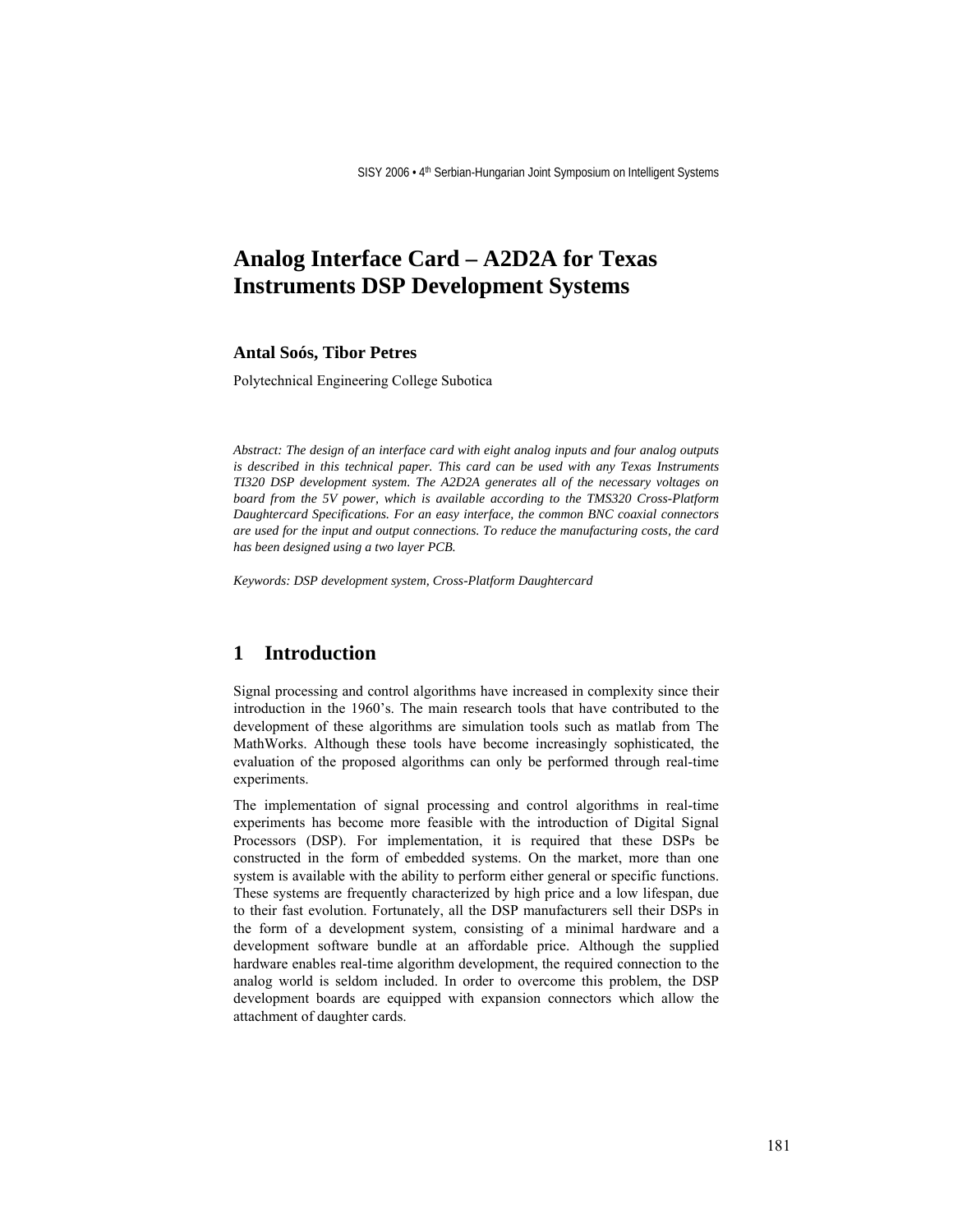A. Soós *et al*. • Analog Interface Card – A2D2A for Texas Instruments DSP Development Systems

## **2 A2D2A Card**

In the following, the A2D2A interface card is described, which can be used by Texas Instruments development systems. This document is written not only with the intention to describe the developed A2D2A analog interface card but also with the objective is to present adequate information that aids the design of similar interface cards.

The A2D2A interface card, which facilitates communication between a TMS320 DSP development system and the analog environment, contains eight analog to digital (A/D) converter channels and four digital to analog (D/A) converter channels. For easy interfacing, the card uses common BNC coaxial connectors. The characteristic components of the interface card are listed in Table 1, while its block diagram is presented in Figure 1.



Figure 1 A2D2A: Block Representation

The top view of the A2D2A daughtercard is shown in Figure 2. The upper eight BNC connectors are the analog inputs while the lower four BNC connectors are the analog outputs. To prevent both mechanical and electrical damage to the card, the top surface does not contain electrical elements.

The A2D2A card offers eight channels of 14-bit A/D conversions and a sampling rate which can attain a frequency of 83kHz, as well as four channels of 16-bit D/A conversions, making it ideal for data acquisition in multidimensional signal processing, transient capture, and control systems.

Any sampling rate from 0 Hz to 83 kHz can be derived from the internal clock of the DSP. Due to the employed A/D converter, AD7865AS-1, from Analog Devices, all channels are sampled simultaneously with virtually zero phase delay.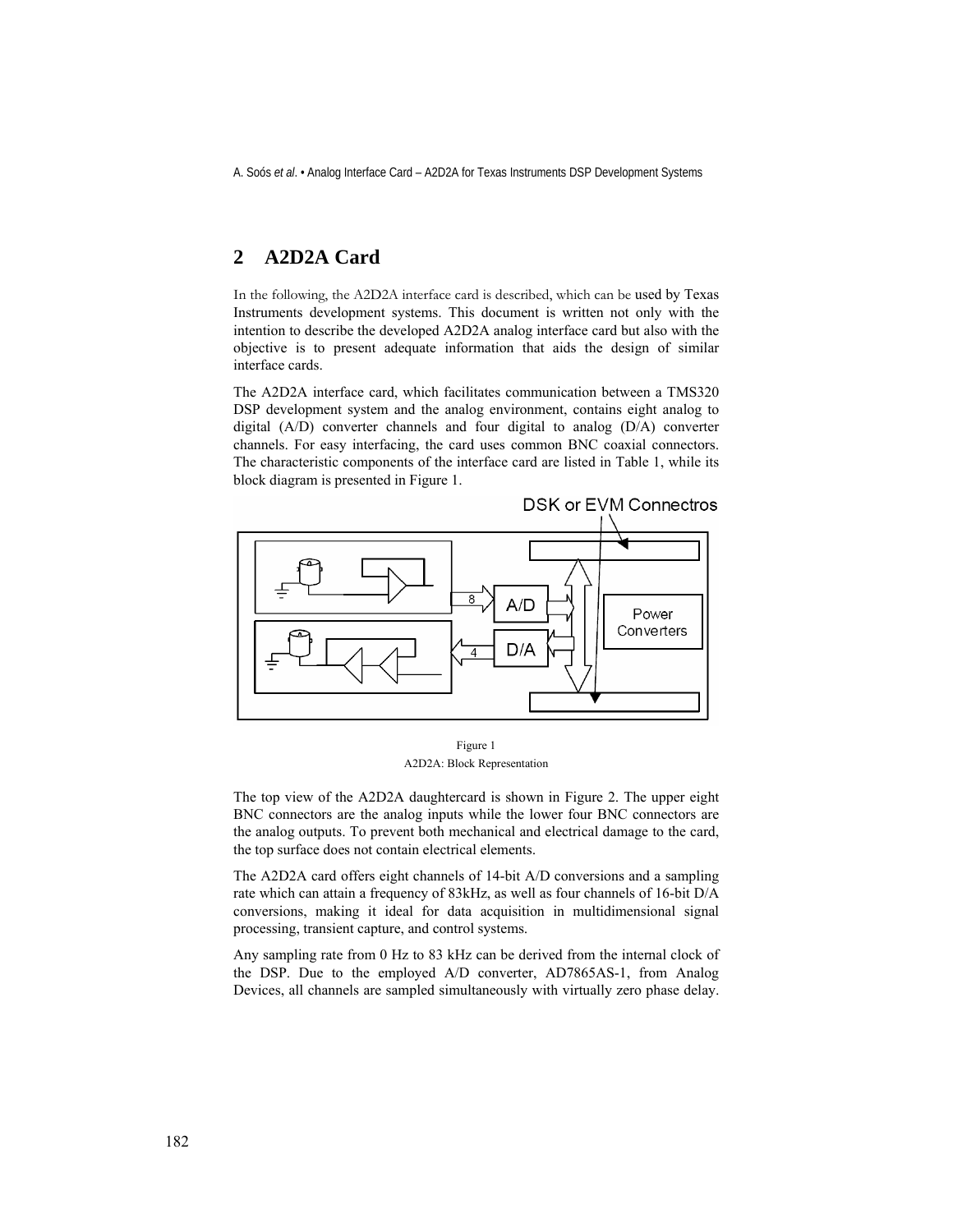SISY 2006 · 4<sup>th</sup> Serbian-Hungarian Joint Symposium on Intelligent Systems



Both the inputs and the outputs are equipped with appropriate amplifiers, which increase the input resistance and ensure the adequate output signal power.

Figure 2 The top view of the A2D2A daughtercard

### **2 Description**

One of the design objectives was to minimize the required interaction between the A2D2A card and the DSP. This was accomplished by the following manner. The timing of the A/D conversion is directly connected to the DSP's clock output. When the A/D conversion is complete, it generates an interrupt on the DSP. This is used to initiate a Direct Memory Access (DMA) transfer to read the converted data. At the end of the DMA transfer, a new interrupt is generated, which signals to the DSP that the A/D data is ready for processing. The D/A conversion control is further simplified when the write action automatically generates the D/A conversion. Next, the different units of the A2D2A card are described.

The timing of the A2D2A's conversion is initialized by a TOUT0 signal that is generated by the DSP's Timer 0. The resulting conversion lasts about 12μs. Following the completion of the conversion, an EXT\_INT4 signal is generated. This signal is connected to the DSP's external interrupt line and generates an interrupt in the DSP, signaling that the data is ready for reading on the A2D2A card. The TOUT0 and the EXT\_INT4 signals are the DSK's Peripheral Connector (J2) pins, 45 and 53 respectively. This is presented in Figure 3.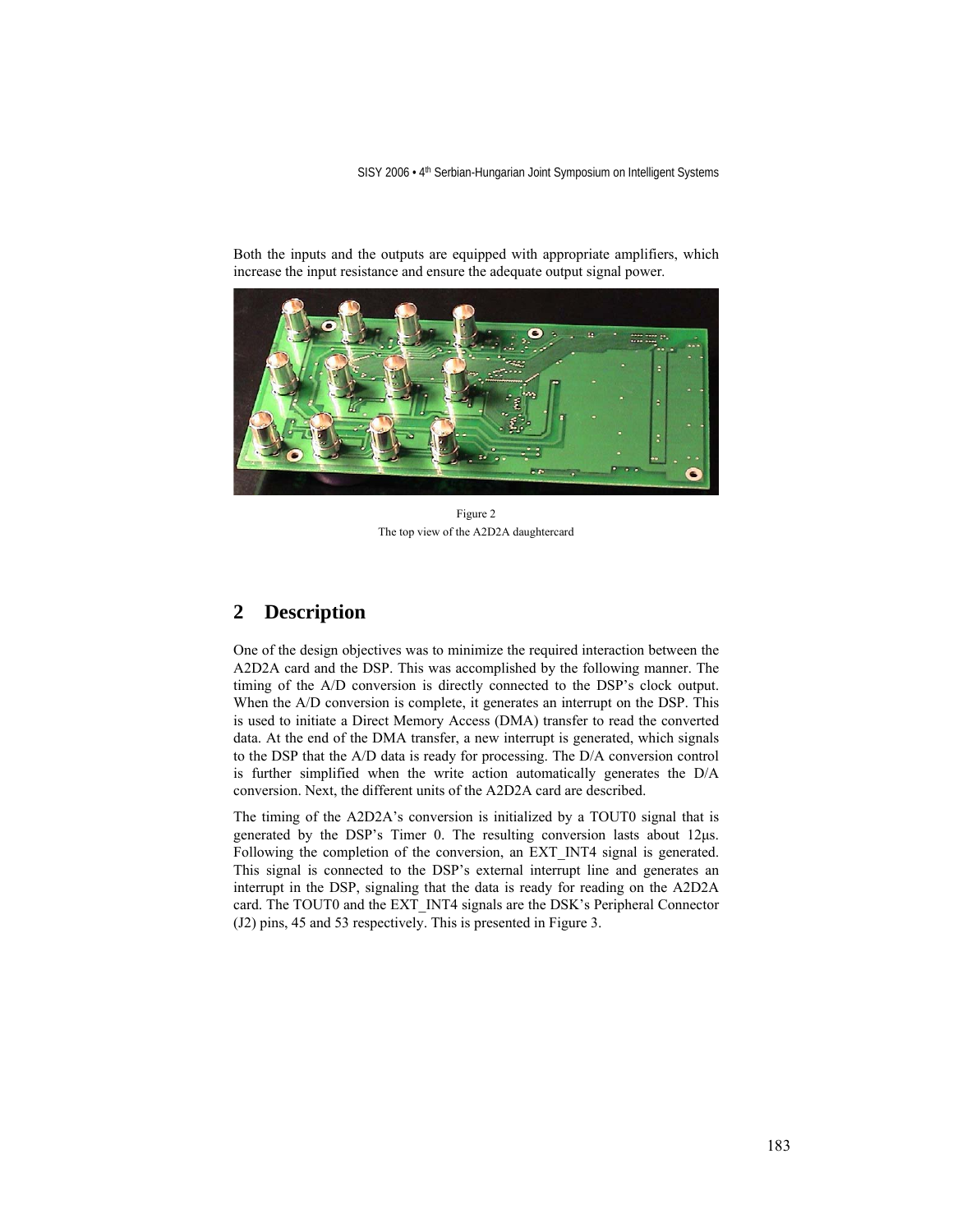A. Soós *et al*. • Analog Interface Card – A2D2A for Texas Instruments DSP Development Systems



Figure 3 A/D Conversion Timing Control

The assumption presented on the timing diagram is that the appropriate supporting software is running on the DSP; hence, optimal A2D2A card usage is achieved. As presented in Figure 6, the TOUT0 pulse initiates the A/D conversion and it also starts a direct memory access (DMA) that updates the D/A converter's registers. These processes occur simultaneously. The four D/A registers are updated within 1.2 μs of the starting pulse. The A/D converter is designed to concurrently sample the eight channels within a few nanoseconds, thereby preserving the relative phase information between the input signals. At the end of A/D conversion, the E\_INT4 interrupt signal initiates a second DMA access to the A2D2A card, in order to read the eight A/D registers. When the data transfer is complete, the DSP receives the INT8 interrupt, which signals that the converted data is ready for processing. In this design, the maximum conversion frequency can be selected as 83 kHz.



Timing Diagram for A2D2A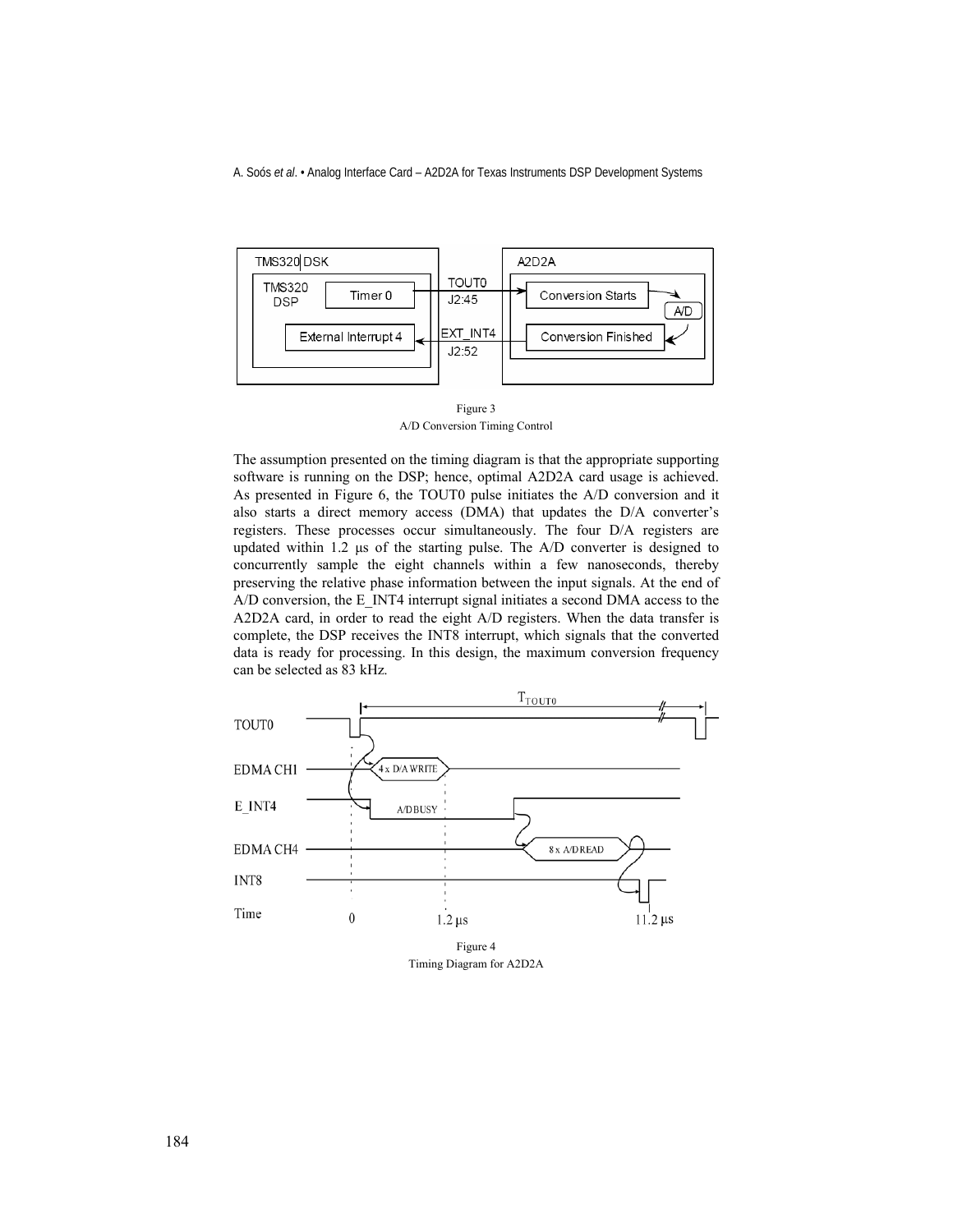### **3 Enhancement of A/D Conversion**

In the implemented scenario, the A/D and D/A converters are utilized to convert specifically at the frequency of 50.0 kHz, which corresponds to 20 μs TTOUT0 period. The DSP collects from all the eight channels sixteen samples of consecutive A/D conversion data and after calculating the average of the A/D conversions, it makes the data available every 0.32 ms to the rest of the processes. The data flow, for this implementation, is presented on Figure 5. The filter on the measured data is further analyzed in the following.



Figure 5 Data flow between A2D2A and the DSP

### **4 Programming the PLD**

All the necessary control functions of the A2D2A are implemented in a Programmable Logic Device (PLD). The communication between the TMS320 DSK and the A2D2A card is facilitated by both the Memory Connector (J1) and Peripheral Connector (J2).

#### **4.1 Chip Select**

The access to the A2D2A registers is enabled if the chip select line J1:78, DC\_CSa# is at a low level [1]. This chip select line on the Memory Connector's 78 pin is recognized by the DSP as either: CE2, CE1, DS# or XCE0# depending on which EVM or DSK is used [1]. Specifically, the chip select line for the TMS320C6711DSK corresponds to CS2, which is activated if the DSP selects a memory space of 0xA0000000 and above.